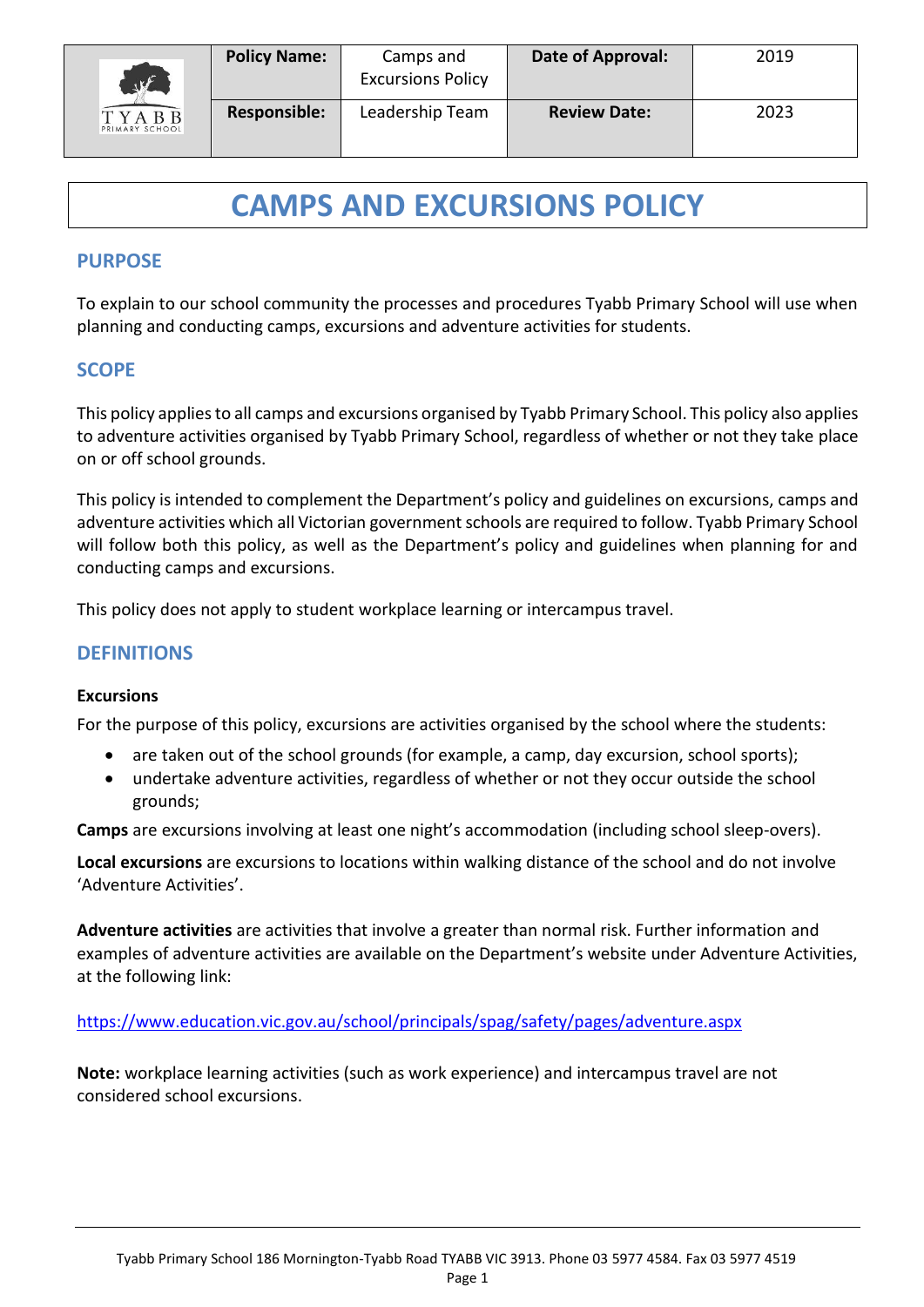# **POLICY**

Camps and excursions can provide a valuable educational experience for our students which are complementary to their learning, as they provide access to resources, environments and expertise that may not be available in the classroom.

For all camps and excursions, including adventure activities, our school will follow the Department's School Policy and Advisory Guide: [Excursions and Activities.](http://www.education.vic.gov.au/school/principals/spag/safety/pages/excursions.aspx) For camps and excursions requiring school council approval, our school will also follow the Department's School Policy and Advisory Guide: Safety [Guidelines for Education Outdoors.](https://www.education.vic.gov.au/school/teachers/studentmanagement/excursions/Pages/outdoorguidelines.aspx)

#### **Planning process for camps and excursions**

All camps and excursions will comply with Department planning requirements.

Part of this planning process includes conducting risk assessments, to ensure that reasonable steps are taken to minimise the risks associated with each proposed camp or excursion. Tyabb Primary School's risk assessment will include consideration of arrangements for supervision of students and consideration of the risk of bushfire activity in the excursion location. In the event of a Code Red Day being announced, excursions or camp activities in effected locations will be cancelled or rescheduled. Planning will also cover arrangements for cancelling, recalling or altering the camp or excursion for any other reason.

Tyabb Primary School is committed to ensuring students with additional needs are provided with an inclusive camps and excursions program and will work with families during the planning stage, as needed, to support all students' attendance and participation in camp and excursion activities.

In cases where a camp or excursion involves a particular class or year level group, the Organising Teacher will ensure that there is an alternative educational program available and appropriate supervision for those students not attending the camp or excursion.

#### **Supervision**

Tyabb Primary School follows the Department's guidelines in relation to supervision of students during excursions and camps.

All excursion staff (including parent volunteers) will be familiar with supervision requirements and the specific procedures for dealing with emergencies on each camp and excursion.

All school staff will be aware that they retain overall responsibility for the supervision and care of students throughout all camps and excursions (including adventure activities), regardless of whether or not external providers are managing the activity.

#### **Parent volunteers**

Parents may be invited to assist with camps and excursions. School staff will notify parents/carers of any costs associated with attending. School staff are in charge of camps and excursions and parent/carer volunteers are expected to follow teachers' instructions. When deciding which parents/carers will attend, the Organising Teacher will take into account: any valuable skills the parents/carers have to offer (e.g. bus licence, first aid etc.) and the special needs of particular students.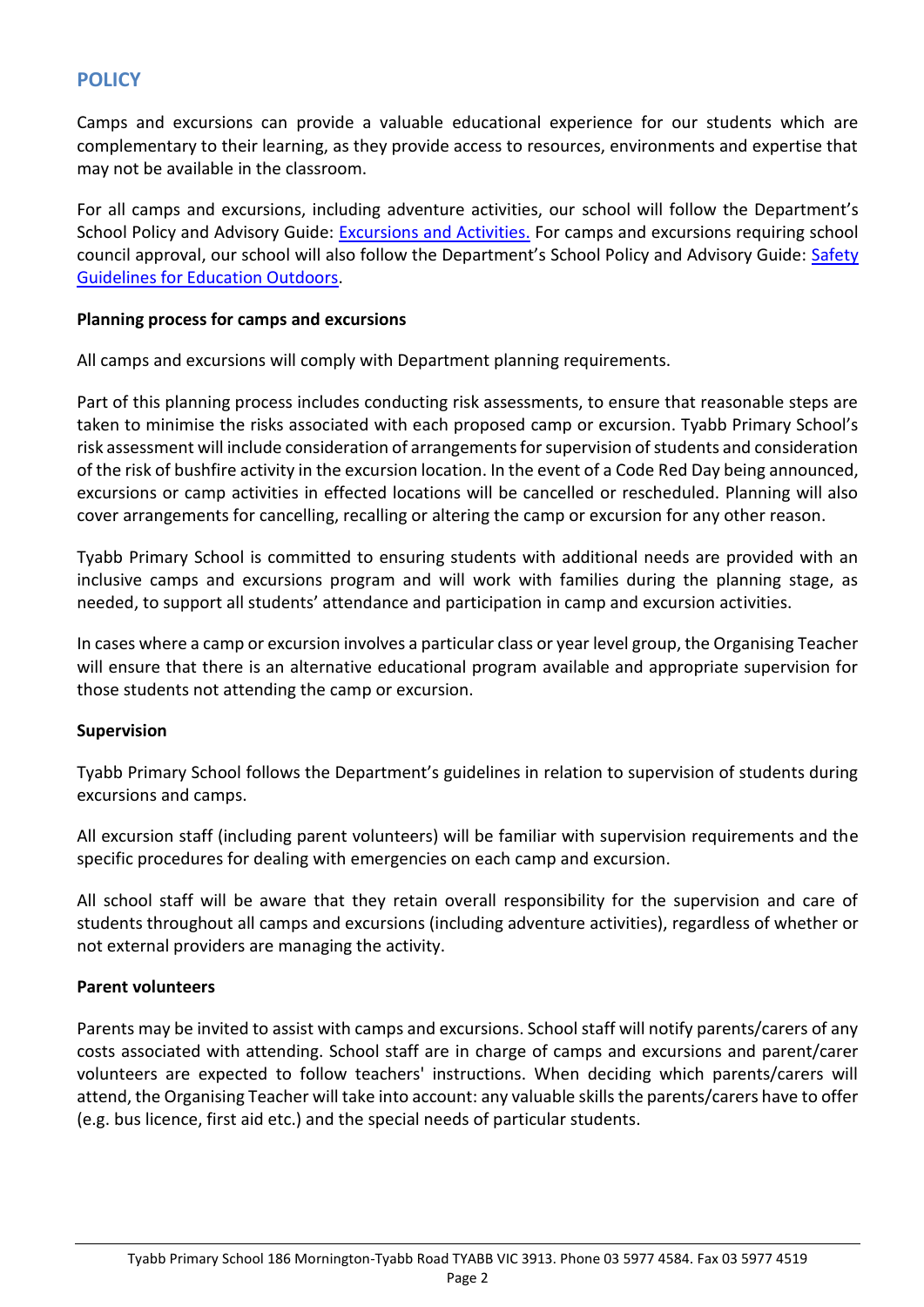### **Volunteer and external provider checks**

Tyabb Primary School requires all parent or carer camp or excursion volunteers and all external providers working directly with our students to have a current Working with Children Check card.

## **Parent/carer consent**

For all camps and excursions, other than local excursions, Tyabb Primary School will provide parents/carers with a specific consent form outlining the details of the proposed activity and seek their consent by sending home a CASES 21 Permission Notification report and asking parents/carers to return the part of the note that asks for parents/carers signature confirming they consent to their child's participation. Parents/carers are encouraged to contact the school to discuss any questions or concerns that they or their child may have with a proposed camp or excursion.

For local excursions (Oliver's Creek Reserve only), Tyabb Primary School will provide parents and carers with a Local Excursions consent form upon enrolment if students enrol during the school year. For local excursions that are not to Oliver's Creek and involve footpaths and crossing roads parents will be required to provide a signed CASES 21 permission form.

## **Cost of camps and excursions, refunds and support**

The cost of all camps and excursions are to be paid by parents/carers unless alternative arrangements have been agreed to by the Principal prior to the excursion. All families will be given sufficient time to make payments for all activities. Consent forms will have clearly stated payment amounts and payment finalisation dates.

Students who have not finalised payment by the required date will not be allowed to attend unless the Principal determines exceptional circumstances apply.

Tyabb Primary School will make all efforts to ensure that students are not excluded for financial reasons. Families experiencing financial difficulty are invited to discuss alternative payment arrangements with the Business Manager. The Business Manager can also discuss family eligibility for the Department's Camps, Sports and Excursions Fund (CSEF), which provides payments for eligible students to attend school activities, including camps and excursions. Applications for the CSEF are open to families holding a valid means-tested concession card or temporary foster parents and are facilitated by the school. Further information about the CSEF and the application form are available at [Camps, Sports and](http://www.education.vic.gov.au/about/programs/Pages/csef.aspx)  [Excursions Fund.](http://www.education.vic.gov.au/about/programs/Pages/csef.aspx)

If a camp or excursion is cancelled or altered by the school, or a student is no longer able to attend part or all of the camp or excursion, our school will consider requests for partial or full refunds of payments made by parents/carers on a case-by-case basis taking into account the individual circumstances.

Generally we will not be able to refund payments made for costs that have already been paid where those funds have already been transferred or committed to a third party and no refund is available to the school. Where possible, we will provide information about refunds to parents/carers at the time of payment.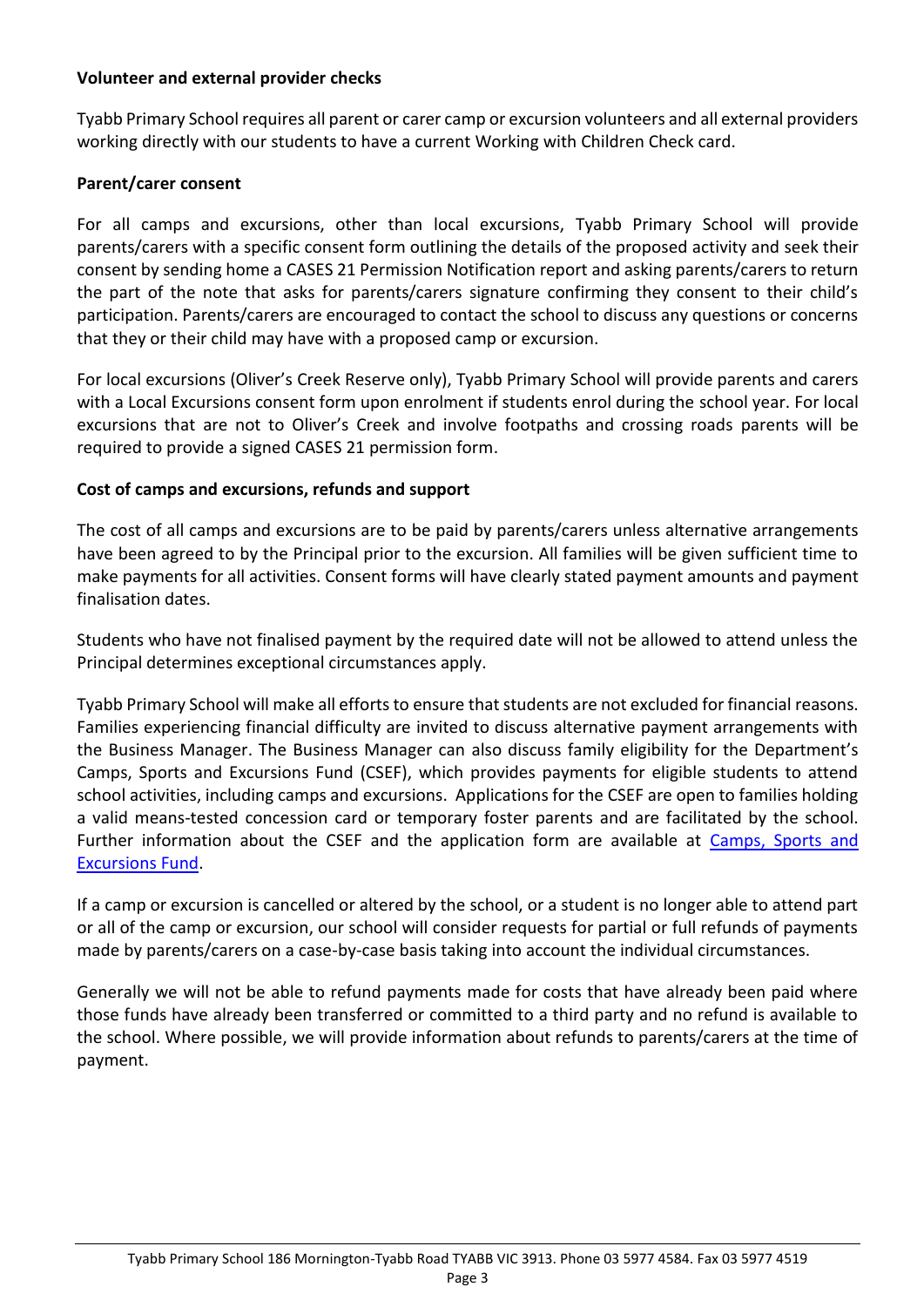### **Student health**

Parents and carers need to ensure the school has up-to-date student health information prior to camps and excursions. A member of staff will be appointed with responsibility for the health needs of the students for each camp/excursion. Teachers will administer any medication provided according to our *Medication* policy and the student's signed *Medication Authority Form*. To meet the school's obligations relating to safety, a first aid kit and mobile phone will be taken by teachers on all camps and excursions.

It is the responsibility of parents and carers to ensure their child/children are in good health when attending excursions and camps. If a student becomes ill during a camp and is not able to continue at camp it is the parent/carer's responsibility to collect them and cover any associated costs. If the Principal approves a student joining a camp late, transport to the camp is the parent/carer's responsibility.

### **Behaviour expectations**

Students participating in camps and excursions are required to cooperate and display appropriate behaviour to ensure the camp or excursion is a safe, positive and educational experience for all students involved.

Parents/carers will be notified if their child is in danger of losing the privilege to participate in an excursion or camp due to behaviour that does not meet the standards of behaviour set out in the school's *Student Wellbeing and Engagement Policy, Welfare and Discipline Policy* and *Bullying Prevention Policy*. The decision to exclude a student will be made by the Principal or Assistant Principal, in consultation with the Organising Teacher. Both the parent/carer and the student will be informed of this decision prior to the camp or excursion.

If on a camp or excursion the Teacher in Charge considers an individual student's behaviour does not meet required standards, then the Principal or their nominee may determine that a student should return home during the camp or excursion. In these circumstances the parent/carer is responsible for the collection of the student and any costs associated with this.

Disciplinary measures apply to students on camps and excursions consistent with our school's *Student Wellbeing and Engagement Policy, Welfare and Discipline Policy* and *Bullying Prevention Policy*.

### **Electronic Devices**

Students will not be permitted to bring electronic devices to camps or excursions except with prior approval from the Principal. The Principal will only approve students bringing electronic devices to a camp or excursion in exceptional circumstances and when it is in the best interests of the student and may place conditions on its location and use during the camp or excursion.

### **Food**

Students are not permitted to bring their own supply of food items to camps and excursions unless the item is medically indicated and discussed with the Organising Teacher, or included as an item on the clothing and equipment list for that camp or excursion.